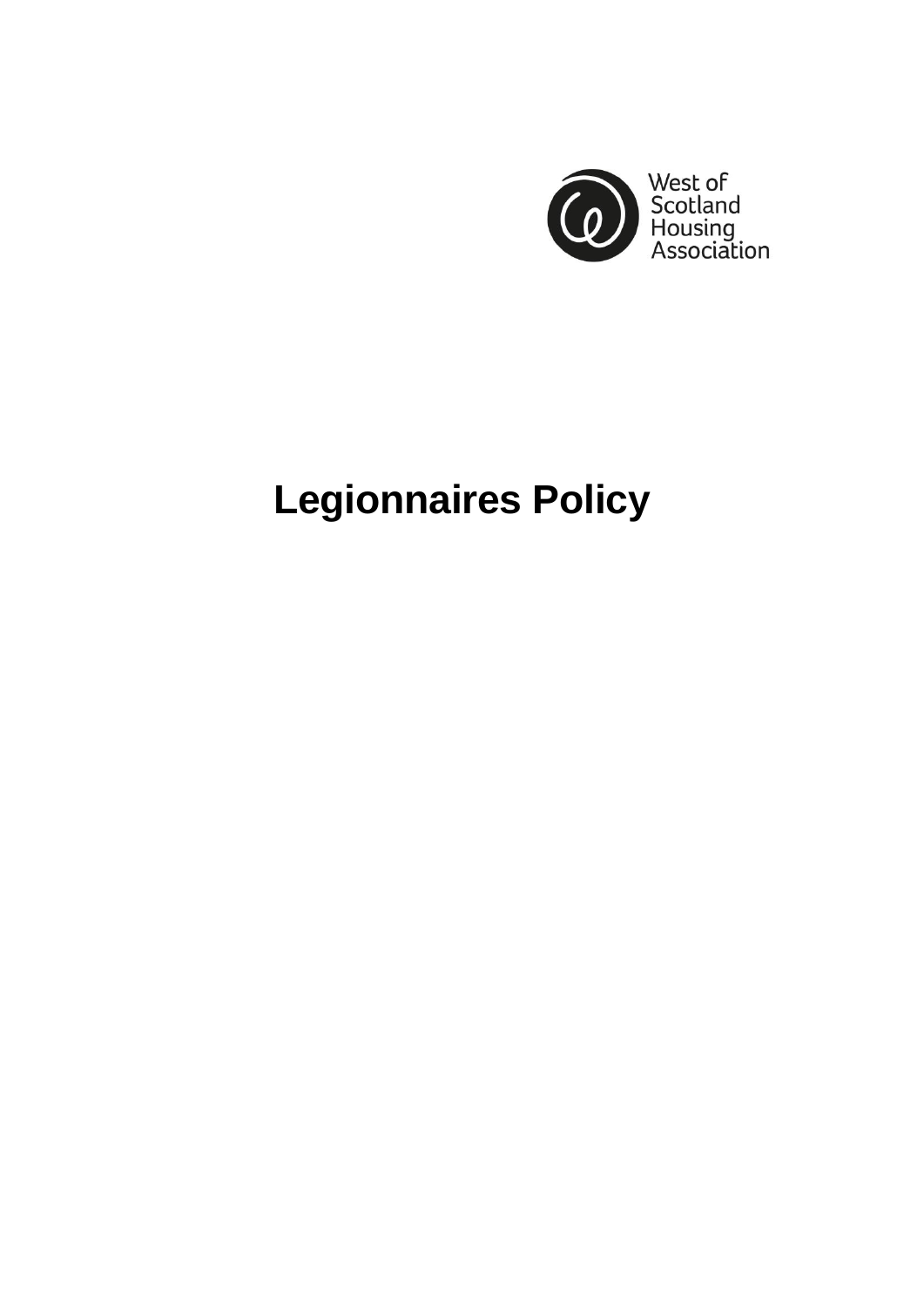### **1. Purpose**

- 1.1 The aim of this Policy is to ensure the effective inspection, maintenance and management of all water systems within premises controlled by the Organisation.
- 1.2 The procedures detailed within this section have been written to ensure all reasonable steps have been taken to comply with The Control of Substances Hazardous to Health Regulations 2002 (as amended), The Water Supply (Water Fittings) (Scotland) Byelaws 2014 and all other relevant legislation.

## **2. Definitions**

Legionella - *"a potentially dangerous type of bacteria when inhaled with water vapour. Bacterium grows best in warm, nutrient rich water."*

Legionella Risk Assessment *– "a specific risk assessment carried out to determine the risk level of Legionella Assessment proliferation, and exposure from a specific water system."*

Log Book – *"a record book provided to record all local checks and tests carried out, as specified by legionella risk assessment."*

Legionnaires' disease - *"a potentially fatal form of pneumonia caused by the legionella bacteria."*

# **3. References (see also Section 8.14 - Guidance)**

- British Standards 8580:2010 Water Quality: Risk Assessment for Legionella
- HSG Health and Safety in Residential Care Homes (2001)
- HSG274 Legionnaires Disease Technical Guidance (in 3 Parts) (2013)
- IACL27 (rev2) Legionnaires Disease A guide to Employers
- INDG 458 Legionnaires Disease A brief Guide for Duty Holders (2012)
- Public Health etc. (Scotland) Act 2008
- The Building (Scotland) Regulations 2004
- The Control of Substances Hazardous to Health Regulations 2002, as amended
- The Housing (Scotland) Act 2006
- The Management of Health and Safety at Work Regulations 1999
- The Private Water Supply (Scotland) 2006
- The Water Supply (Water Fittings) (Scotland) Byelaws 2014
- The Water Supply (Water Quality) (Scotland) Regulations 2001

## **4. Legal Duties**

- 4.1 The Organisation has several specific legal duties which relate to water safety and, in particular, Legionella risk management. These include:
	- Identifying and assessing sources of risk;
	- Preparing a scheme for preventing or controlling the risk;
	- Implementing and managing the scheme;
	- Keeping records and checking what has been done is effective.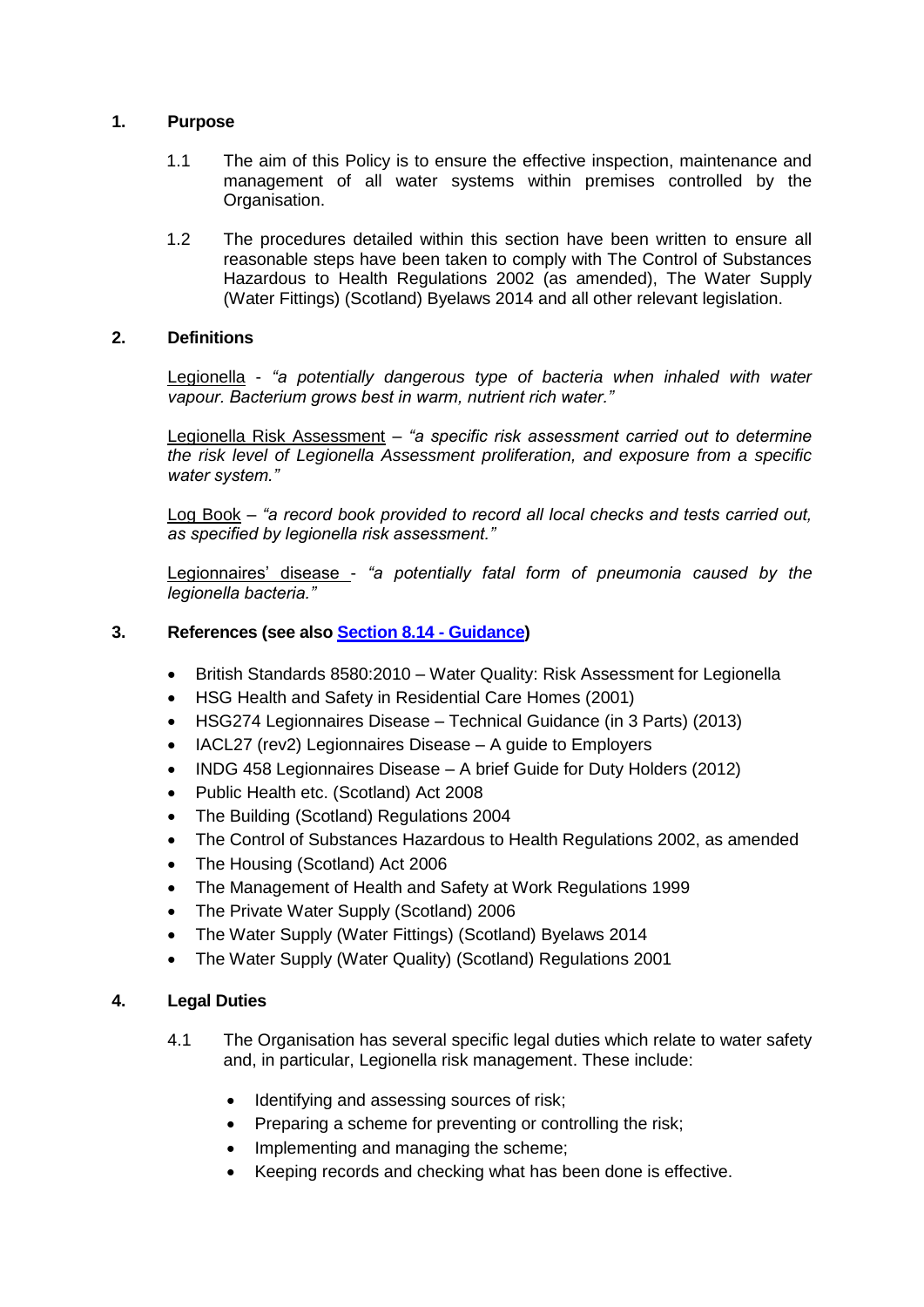# **5. Legionella Information**

- 5.1 Legionella bacteria is common in natural water (such as rivers and ponds). However, legionella can grow in other water systems such as cooling towers, evaporative condensers, showers, spray apparatus and hot and cold water systems.
- 5.2 Legionnaires' disease is a potentially fatal form of pneumonia caused by the inhalation of Legionella bacteria. This includes the most serious Legionnaires' diseases, as well as the similar but less serious conditions of Pontiac Fever and Lochgoilhead Fever. The bacteria is normally contained within fine water droplets (aerosol) that may be caused by operating a cooling tower, shower, spray apparatus, running a tap outlet or operating a humidifier.
- 5.3 Legionnaires' disease has the potential to affect anybody. However, those more susceptible are normally in the age range of 45 and above, smokers, heavy drinkers, or suffer from chronic respiratory or kidney disease or have impaired immune systems.
- 5.4 Legionella survive low temperatures and thrive at temperatures between 20- 45 degrees C if the conditions are right (e.g. if a supply of nutrients is present such as rust, sludge, scale and other bacteria).

# **6. Legionella Policy**

- 6.1 The Organisation will aim to minimise and control the risk from Legionnaires' disease and, to this end, will:
	- Appoint a responsible person who will have a duty to put in place an action plan to minimise the risk of Legionella and to manage and monitor the necessary work systems and procedures;
	- Identify and assess sources of risk (e.g. where conditions are present that may encourage Legionella bacteria to multiply or where there is a means of creating and disseminating breathable droplets), and establish any items of non-compliance;
	- Assess the level of risk through a structured Legionella Risk Assessment programme, and aim to eliminate or reduce the risk to an acceptable level;
	- Arrange for routine inspection and maintenance of water systems, and where needed, a programme of disinfection;
	- Retain records of maintenance, inspection and testing for a minimum of 5 years.

# **7. Risk Assessment**

7.1 The Organisation will arrange for a suitable and sufficient risk assessment programme to be carried out (and regularly reviewed) to identify and assess the risk of exposure to Legionella bacteria from all water systems across its property portfolio.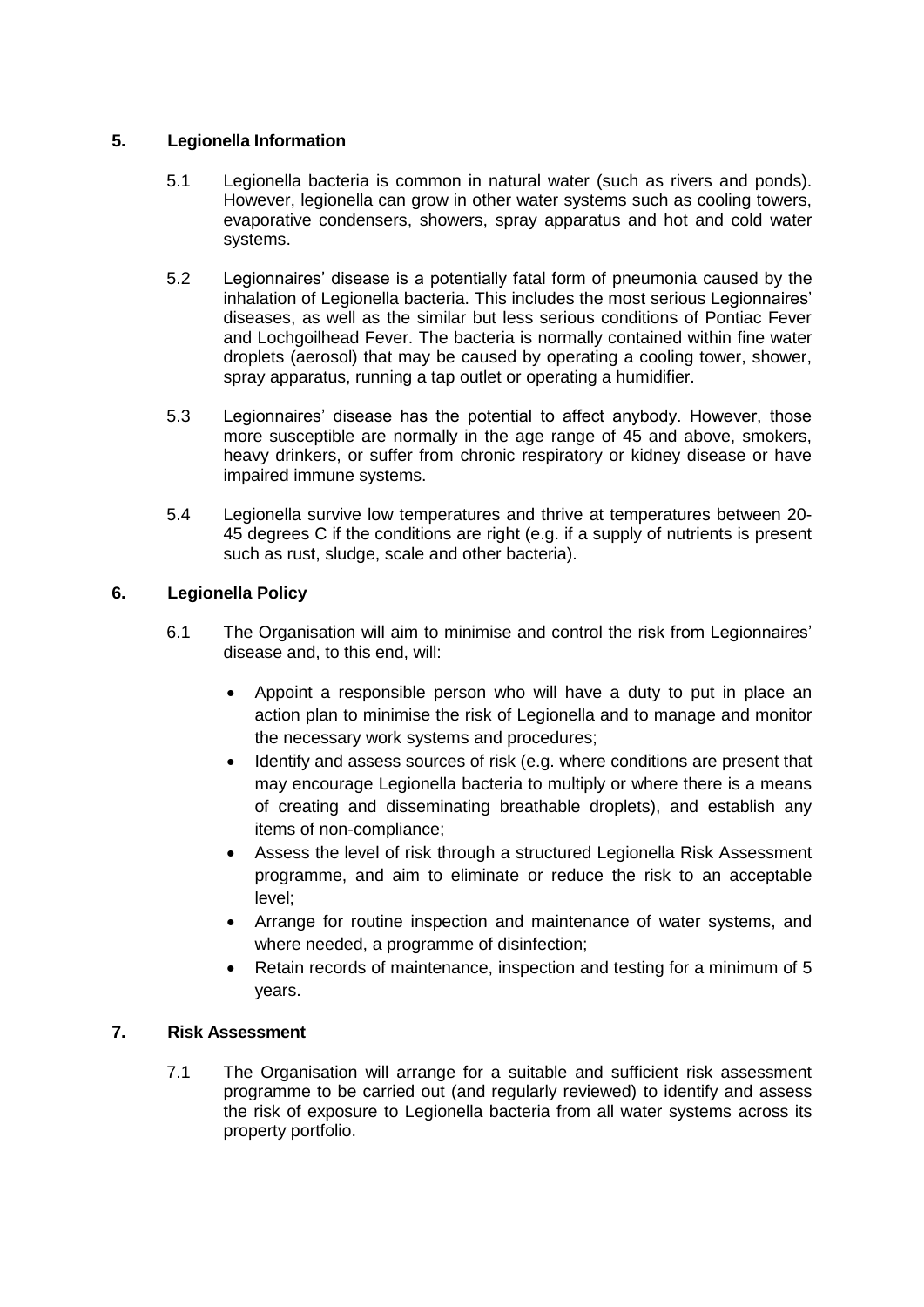- 7.2 The Organisation will use a competent external company with qualified Legionella Risk Assessors to carry out the risk assessment programme. The Assessment company will not normally be associated with a water hygiene/control contracting company in an attempt to ensure independent recommendations are given by the Assessor. The Assessors and the Organisation will determine an appropriate programme of risk assessing, which may involve the use of 'representative' assessments followed by an ongoing programme or rotation across different addresses.
- 7.3 All recommendations and remedial action will be recorded. The recommendations should also highlight the management control actions that may be carried out in-house and those which would require an external contractor.
- 7.4 The risk assessment will be reviewed at intervals determined appropriate by the Organisation or when it is believed that the original risk assessment is no longer valid (e.g. following a change in the building or water supply, or following an incident).

## **8. Water Fittings and System Requirements**

- 8.1 The Organisation will ensure that all water fittings comply with relevant legislation and have the CE mark, British Standard kitemark or appropriate equivalent. Specialist advice will be obtained in the selection of all water systems fixtures and fittings.
- 8.2 The Organisation will ensure that all water fittings are suitable for the purpose intended.
- 8.3 Hot water shall be stored in tanks at a temperature of at least  $60^{\circ}$ C.
- 8.4 Water pipes shall be as short and direct as possible and pipes and tanks will be effectively insulated. Tanks will be protected against contamination and materials used which do not encourage Legionella growth.
- 8.5 Hot water shall reach taps at temperatures greater than  $50^{\circ}$ C within 1 minute of running.
- 8.6 Cold water shall be stored at a temperature of less than  $20^{\circ}$ C. Cold water shall reach taps at temperatures less than  $20^{\circ}$ C within 2 minutes of running.
- 8.7 All little used outlets shall be routinely flushed through.
- 8.8 Where water is used or stored for consumption in any devices, e.g. water coolers, tea urns, drinks machines etc., an effective system of regular cleaning and disinfecting shall be introduced, in accordance with manufacturer's instructions.

## **9. Disinfection**

- 9.1 Water services will be disinfected when any of the following situations occur:
	- If a routine inspection or risk assessment shows it necessary to do so;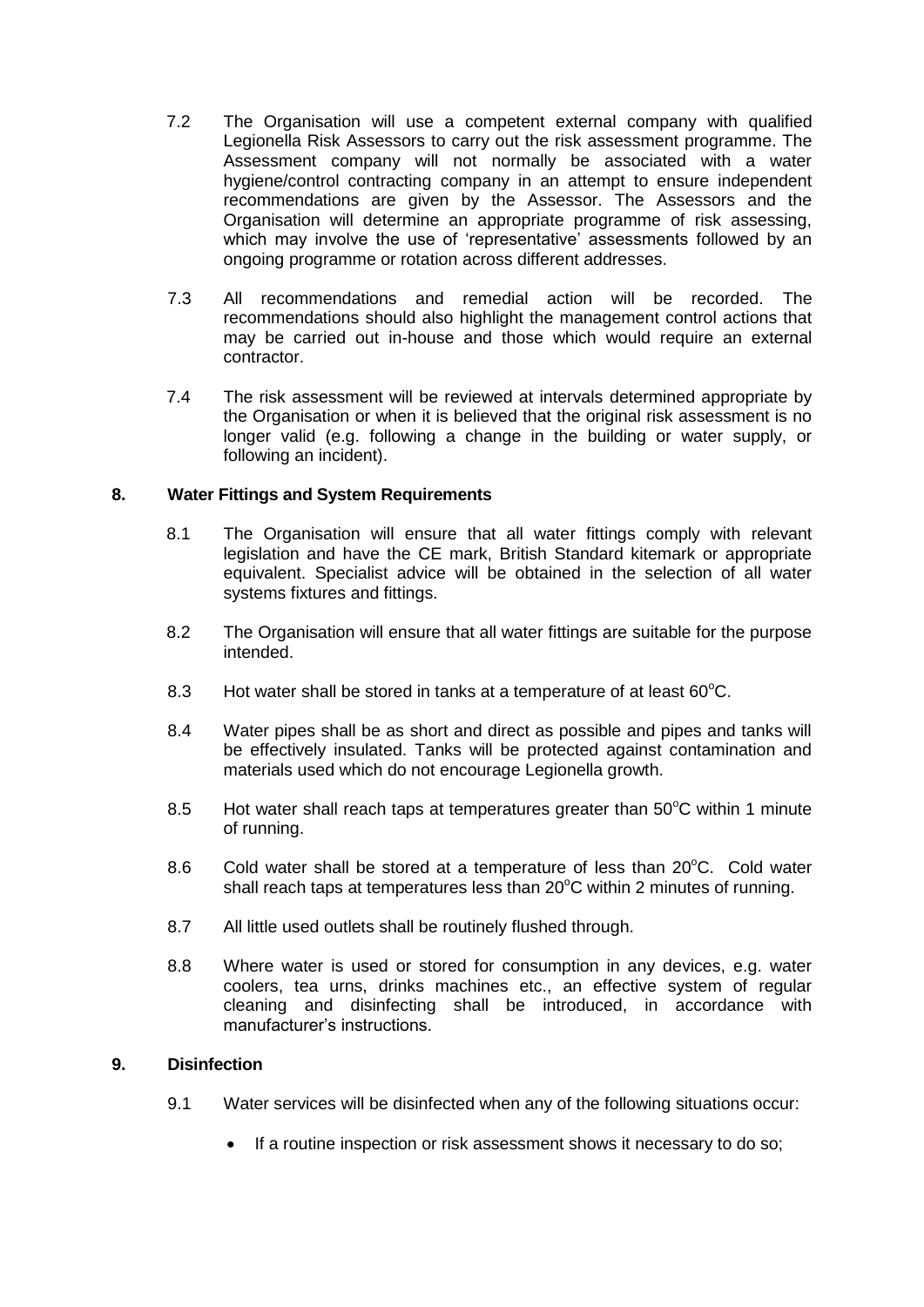- After any prolonged shutdown of a month or longer (a risk assessment may indicate the need for cleaning after a period of less than one month, especially in summer where temperatures have been high);
- If the system or part of it has been substantially altered or entered for maintenance purposes in a manner that may lead to contamination;
- Following an outbreak or suspected outbreak of Legionaries' disease or any other water borne infection/disease.

# **10. Void Property Actions**

- 10.1 It is recognised that all void properties have the potential to exhibit increased risk of Legionella due to the possibility of stagnant water remaining undisturbed within pipework for prolonged periods.
- 10.2 To mitigate the increased potential risk associated with voids, the contractor appointed to carry out repair and re-decoration works on all standard properties will carry out and record the following:
	- Thoroughly flush all taps;
	- Clean and disinfect, or replace, all shower heads:
	- Inspect and report on water storage tank, where present.
- 10.3 All Special Lets becoming void will be assessed individually and on their own merits.

#### **11. Contractors**

11.1 A competent external contractor will be appointed to carry out legionella preventative monitoring and water hygiene services. As a minimum requirement, contractors are required to be a registered member of the Legionella Control Association (LCA) or the Water Management Society (WMSoc). Contracted works may include legionella sampling, tank inspections, water sampling, (for all bacteria) and other associated services, as identified in the Legionella Risk Assessment programme.

### **12. Notification Requirements**

12.1 If it is suspected or confirmed that a tenant, employee or visitor has contracted Legionnaires ' disease, the Organisation will report the incident to the HSE under the Reporting or Injuries, Diseases and Dangerous Occurrences Regulations (RIDDOR).

#### **13. Tenant Responsibilities**

- 13.1 Tenants will be provided with information on good water management and Legionella control through tenancy agreements and/or by means of information leaflets/newsletters/information published on website.
- 13.2 Tenants are advised to clean shower heads, descale and disinfect them at least every two months.
- 13.3 For showers that are only occasionally used, tenants are advised to flush the shower through by running the water for at least 2 minutes once a week.